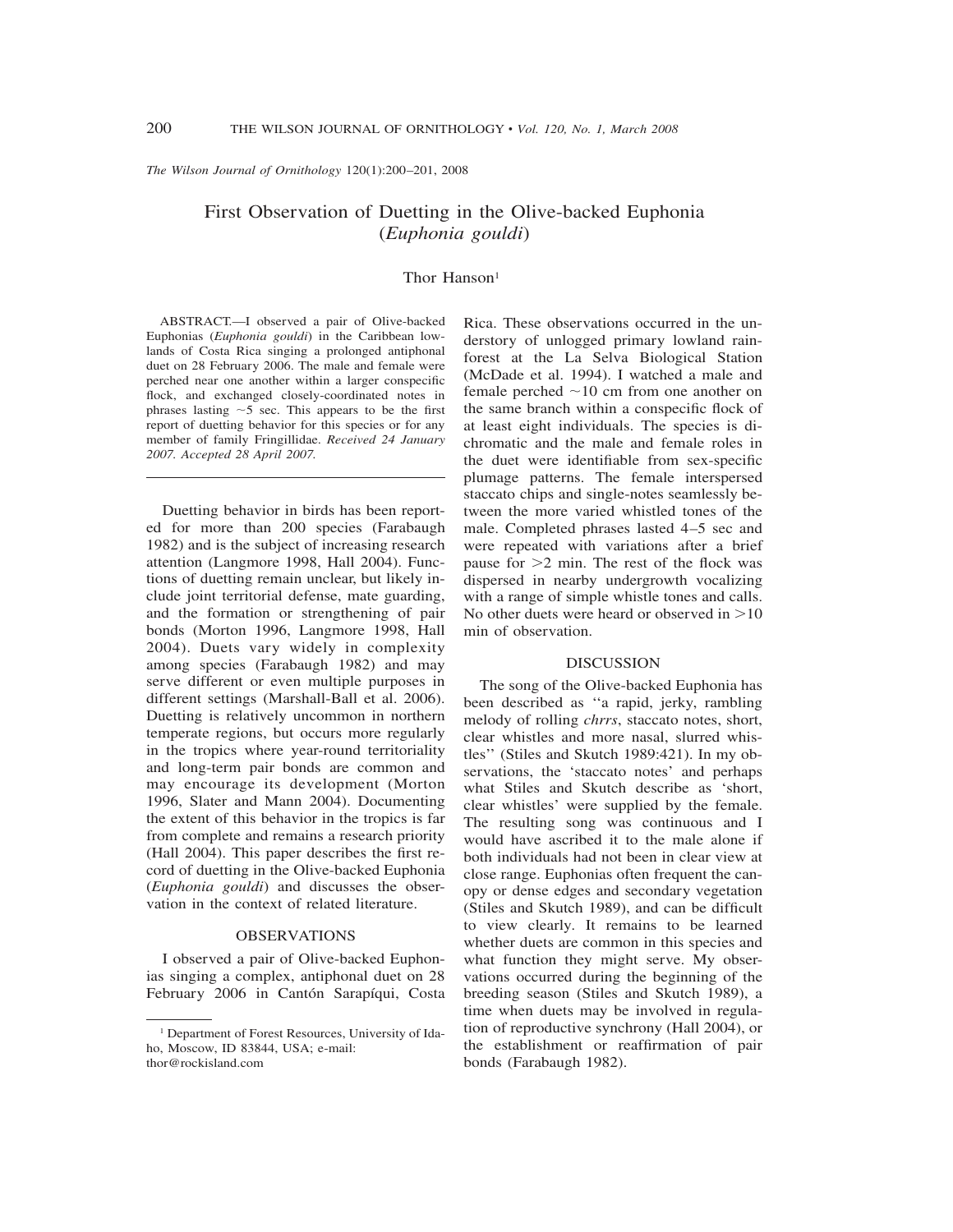I am unaware of reports of duetting from any other member of the subfamily Euphoniinae or the family Fringillidae as currently defined (American Ornithologists' Union 1998). Distinctive and prolonged vocalizations are common in this group, however, and the closely-related Thick-billed Euphonia (*E. laniirostris*) and Violaceous Euphonia (*E. violacea*) are well-documented mimics (Snow 1974, Morton 1976, Remsen 1976). Stiles and Skutch (1989: 420) describe vocalizations for the female Yellow-throated Euphonia (*E. hirundinacea*) as ''thin, dry notes, sometimes high-pitched and almost trilled,'' but they do not report duetting. Future efforts should explore the frequency and purpose of duets in the Olive-backed Euphonia, and observers should be on the alert for duetting behavior in its congeners.

#### ACKNOWLEDGMENTS

This work was supported in part by NSF-IGERT grant 0114304. The author thanks two anonymous reviewers for helpful comments on the manuscript.

## LITERATURE CITED

- AMERICAN ORNITHOLOGISTS' UNION. 1998. Checklist of North American birds. Seventh Edition. American Ornithologists' Union, Washington, D.C., USA.
- FARABAUGH, S. M. 1982. The ecological and social significance of duetting. Pages 85–124 *in* Acoustic communication in birds (D. E. Kroodsma and E.

H. Miller, Editors). Academic Press, New York, USA.

- HALL, M. L. 2004. A review of hypotheses for the functions of avian duetting. Behavioral Ecology and Sociobiology 55:415–430.
- LANGMORE, N. E. 1998. Functions of duet and solo songs of female birds. Trends in Ecology and Evolution 13:136–140.
- MARSHALL-BALL, L., N. MANN, AND J. B. SLATER. 2006. Multiple functions to duet singing: hidden conflicts and apparent cooperation. Animal Behavior 71:823–831.
- MCDADE, L. A., K. S. BAWA, H. A. HESPENHEIDE, AND G. S. HARTSHORN (EDITORS). 1994. La Selva: ecology and natural history of a neotropical rain forest. University of Chicago Press, Chicago, Illinois, USA.
- MORTON, E. S. 1976. Vocal mimicry in the Thickbilled Euphonia. Wilson Bulletin 88:485–487.
- MORTON, E. S. 1996. A comparison of vocal behavior among tropical and temperate passerine birds. Pages 258–268 *in* Ecology and evolution of acoustic communication in birds (D. E. Kroodsma and E. H. Miller, Editors). Cornell University Press, Ithaca, New York, USA.
- REMSEN, J. V. 1976. Observations of vocal mimicry in the Thick-Billed Euphonia. Wilson Bulletin 88: 487–488.
- SLATER, J. B. AND N. I. MANN. 2004. Why do the females of many bird species sing in the tropics? Journal of Avian Biology 35:289–294.
- SNOW, B. K. 1974. Vocal mimicry in the Violaceous Euphonia. Wilson Bulletin 86:179.
- STILES, F. G. AND A. F. SKUTCH. 1989. A guide to the birds of Costa Rica. Cornell University Press, Ithaca, New York, USA.

*The Wilson Journal of Ornithology* 120(1):201–204, 2008

# The Display of a Reddish Hermit (*Phaethornis ruber*) in a Lowland Rainforest, Bolivia

## Adam Felton,<sup>1,2,3</sup> Annika M. Felton,<sup>1,2</sup> and David B. Lindenmayer<sup>1</sup>

ABSTRACT.—The Reddish Hermit (*Phaethornis ruber*) is a commonly encountered hummingbird within the understory of tropical forests from Venezuela to south-east Brazil. Reddish Hermits, like many hummingbirds, perform elaborate displays associated with mate and territory acquisition. We provide the first detailed description with supporting illustrations of intricate displays between two male *P. ruber* to which we refer as ''Rotation'' and ''Arc'' displays. *Received 28 December 2006. Accepted 17 July 2007.*

The Reddish Hermit (*Phaethornis ruber*) is a common inhabitant of tropical forest under-

<sup>&</sup>lt;sup>1</sup> Centre for Resource and Environmental Studies, WK Hancock Building, Australian National University, Canberra, Australia 0200.

<sup>&</sup>lt;sup>2</sup> Instituto Boliviano de Investigación Forestal (IBIF), Avenue 2 de Agosto esq. Cuarto Anillo Casilla Postal 6204, Santa Cruz de la Sierra, Bolivia.

<sup>3</sup> Corresponding author; e-mail:

adamf@cres.anu.edu.au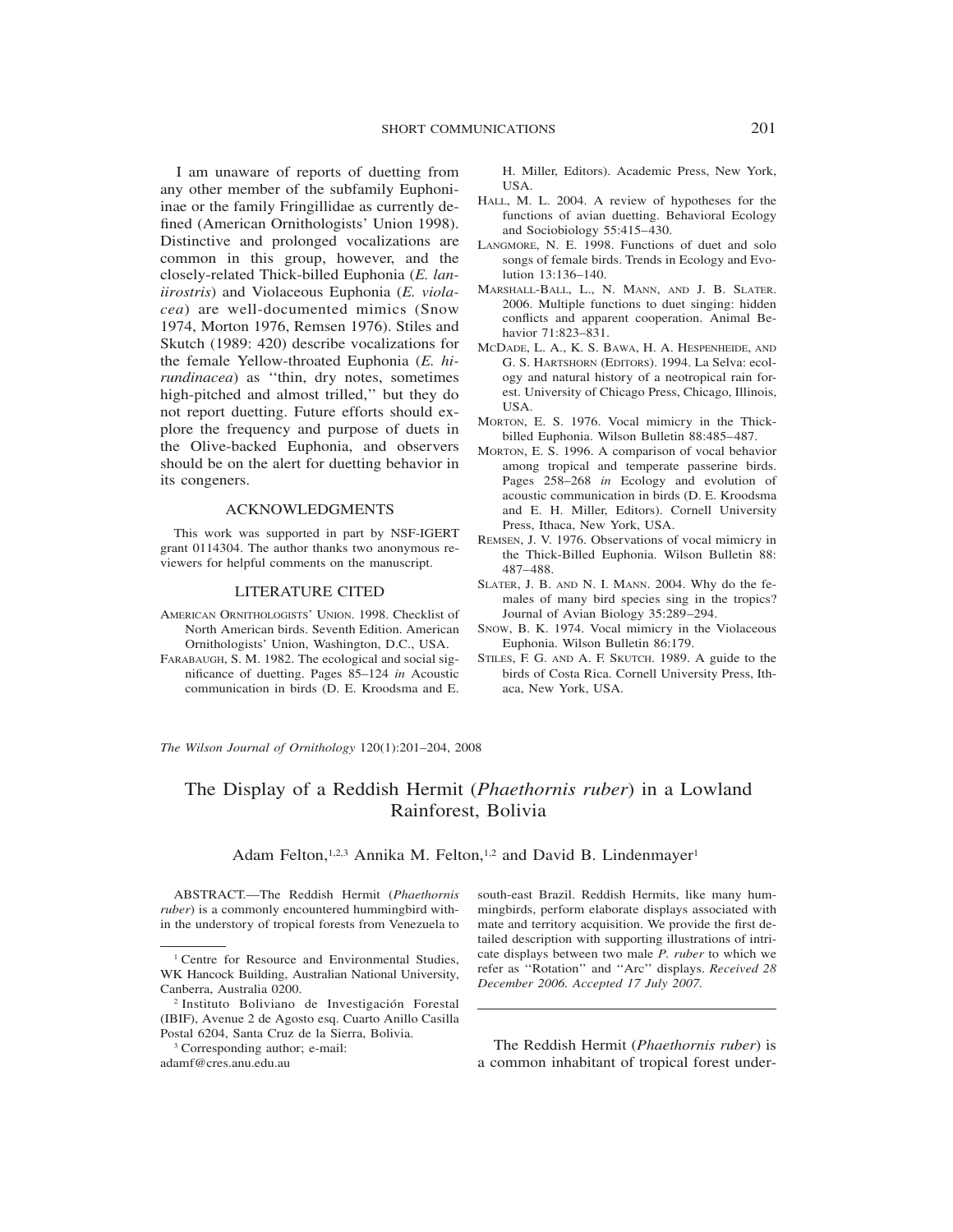story from Venezuela to south-east Brazil and is one of the smallest  $(\sim 2.4 \text{ g})$  known hummingbird species (Oniki 1996). Like many hummingbirds, Reddish Hermits form leks where several males display to females which visit these assemblages to choose a mate (Snow 1973). The displays of Reddish Hermits at leks and in captivity often involve visually spectacular and elaborate aerial maneuvers (Mobbs 1971).

Davis (1934:732) observed the display of a Reddish Hermit in October 1931 and suggested that it ''must be seen for its beauty to be appreciated''. Over the ensuing decades, several researchers have provided written accounts of Reddish Hermit displays in the wild (Snow 1973) and in captivity (Mobbs 1971). One of these accounts (Snow 1973:171) describes a display performed by a visiting male in front of a territorial male within a lek. The visiting male is described as hovering ''8–10 cm above and in front of the owning male'' and, as it hovered, ''the bird's rear swayed side to side by about an inch while the head remained stationary''. Our objective in this paper is to provide the first detailed description, with supporting illustrations, of what appears to be a similar but more extensive display, which we suggest was by a male intruding into the territory of a neighboring male.

## OBSERVATIONS

One of us (AF) was conducting bird surveys on 23 August 2004 within the lowland subtropical humid forest (Holdridge Life Zone System) of the Guarayos Forest Reserve, Departmento Santa Cruz, Bolivia. This concession is  $\sim$ 300 km north of the lowland city of Santa Cruz. The forest varies in altitude from 230 to 390 m with an average elevation of 320 m. The mean annual temperature is  $25^{\circ}$  C with mean annual precipitation of  $\sim$ 156 cm. The region experiences a distinct dry season from May to October. One survey point was in a 471-m<sup>2</sup> logging gap (15° 40' 07 S, 62° 45' 77 W) created by felling a 60-cm dbh tower tree (*Schizolobium parahyba*; Caesalpiniaceae).

The following observations and sound recording were made in the understory of adjacent pioneer vegetation of two Reddish Hermits at 0620 hrs. The temperature was  $14^{\circ}$  C with 100% cloud cover and no wind. No conspecifics were noted within the vicinity during



FIG. 1. Illustration of the rotation display of the Reddish Hermit with the perched individual to the left and the displaying individual to the right.

these displays, but the observed situation is not inconsistent with the circumstances expected to be found within a lek (Snow 1973).

We observed an individual *P. ruber* perched on a branch  $\sim$ 1 m above ground. The perching individual would flick its tail up and down, and occasionally fly to a different perch briefly during the displays of the other individual before returning to the original perch (Fig. 1). The displaying conspecific engaged in an intricate flying display  $\sim$ 25 cm to the front and above the perched individual.

*Rotation Display.—*We refer to the first display as the ''rotation display'' (Fig. 1). The displaying individual conspicuously erected white plumage near its flanks, presumably of its thigh feathers. With its back arched and head raised, the bird increased its stroke amplitude to what we perceived was the point of contact (Altshuler and Dudley 2003), due to an accompanying continuous rapid droning sound, which was distinct from that produced during normal flight. We were under the impression that the wings collided at both the ends of the upstroke and the downstroke. The tail was simultaneously raised and lowered with a speed that blurred its image to the human eye. Concurrently the bird yawed through 300° of movement. This was one of the most mesmerizing aspects of the display due to the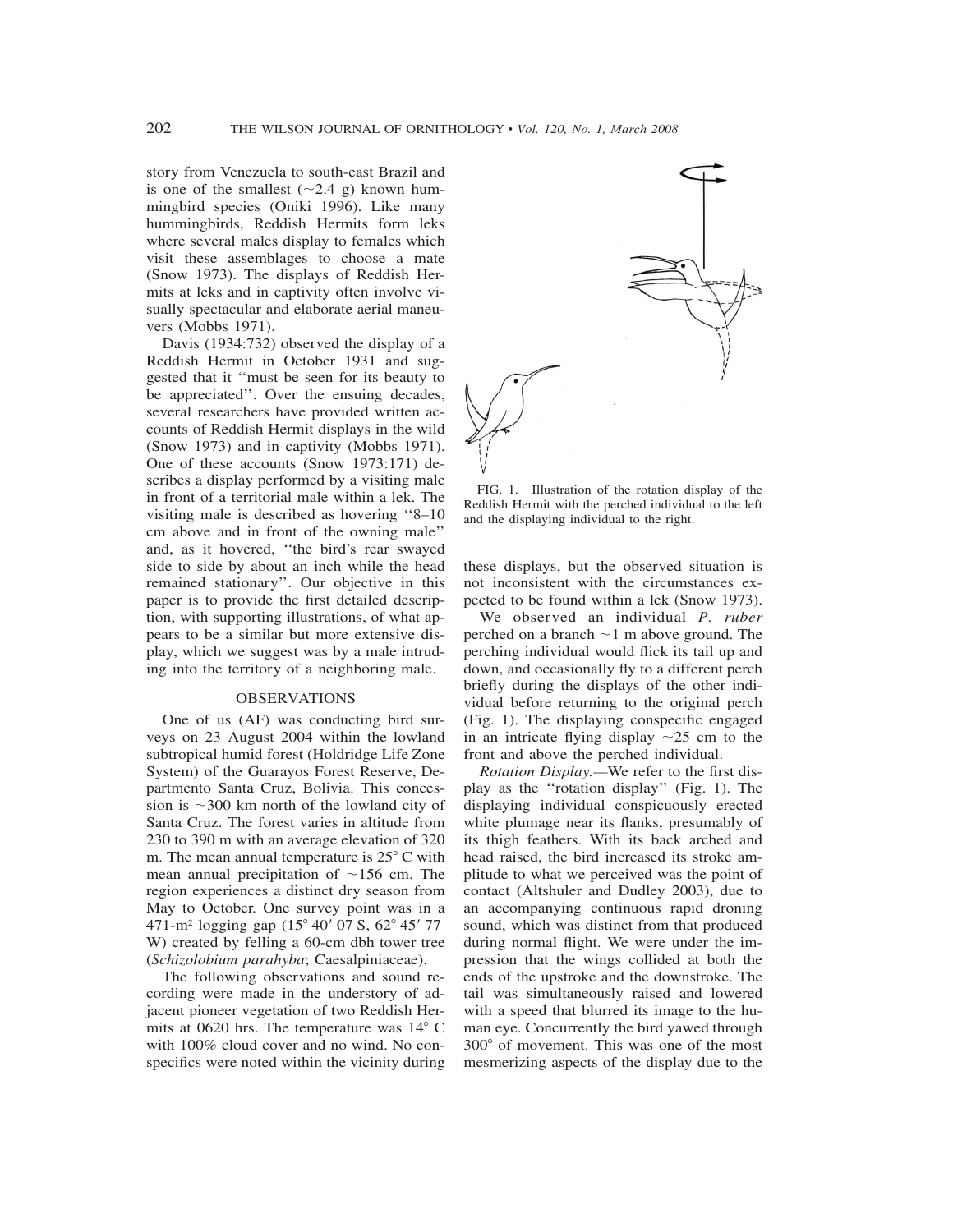

FIG. 2. Illustration of the arc display of the Reddish Hermit with the perched individual to the left and displaying individual to the right.

individual's capacity to avoid any corresponding rolling, pitching, or translational movement. This was done in a punctuated movement (at the start and end point of each arc), taking  $\sim$ 1 sec to complete an arc. At the same time, it rhythmically opened and closed its bill, thereby displaying the vibrant yellow coloration of the gape. All of these movements were characterized by extreme speed and precision and continued in repeated bouts that ranged from 3 to over 75 sec (mean  $= 15.4$ ) sec;  $n = 5$ ).

The rotation display was accompanied by a high pitch repetitious song that was made by either the displaying individual or the perched individual. Like Mobbs (1971), we do not feel confident categorically assigning the song to one individual or the other. It consisted of high pitched ascending and descending individual notes and trills (zee'zee'zee'zeezezeze ze'zee), similar to that described by Nicholson (1931) as heard from a *P. ruber* lek in northern Guyana.

*Arc Display.—*The individual at times switched to alternate, but equally transfixing behavior between rotation displays, which we refer to as the ''arc display'' (Fig. 2). The displaying individual during this phase remained facing the perched individual and moved laterally over a  $\sim$ 100 $^{\circ}$  arc, as if tethered at the chest to its perching audience. Tail movements may have been related more to controlling flight, than to display. We estimate the amplitude (horizontal distance moved) of this display was  $\sim$ 30 cm. The displaying individual could complete 3 arcs within 1 sec with each arc punctuated by a ''diu'' call (Fig. 3). This call was consistently between  $\sim$ 1,000 and 2,000 kHz, inconsistent with the frequency of their normal ''tsi'' call. The arc display was flanked both before and after by the rotation display, and was the shorter of the two displays. The arc display ranged from 1.0 to just over 3.3 sec in length (mean  $= 2.0$  sec,  $n = 8$ ). The entire display ended suddenly with both individuals moving from the field



FIG. 3. Spectrogram of ''diu'' sounds made by Reddish Hermit while performing the arc display.